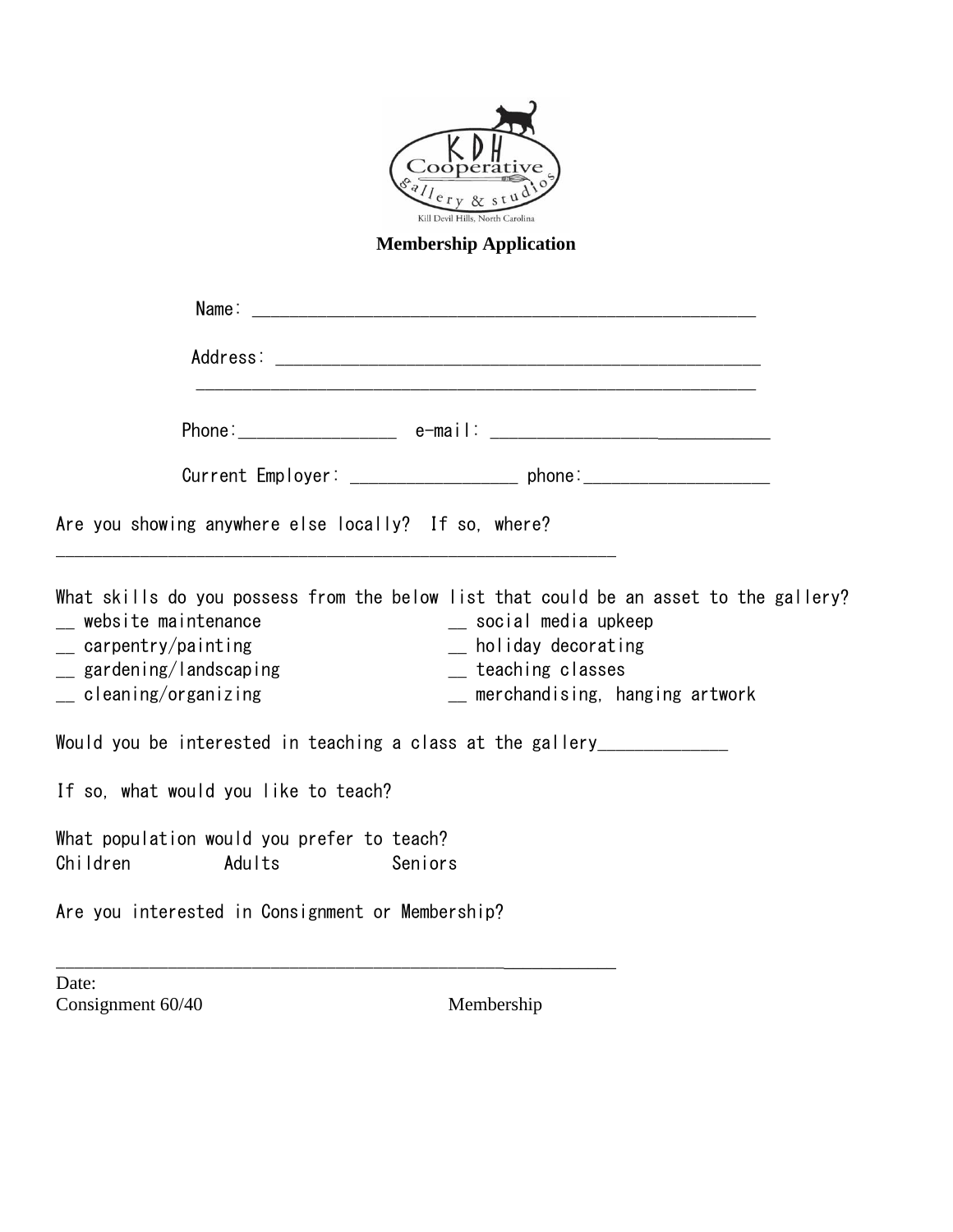There are two ways to show work at KDH Cooperative Gallery; **membership and consignment**. **Both are juried.** This means that all artists must pass their work by the jury in order to sell with us. This is to guarantee the standard that is necessary to maintain a gallery of the highest quality.

### Membership to KDH Cooperative gallery

We are a membership of artists with diverse backgrounds and talents. Each member brings with them a unique set of skills and ideas. We are all of the mindset that a successful cooperative is created by the participation and dedication of its members. We are interested in perpetuating a helpful, supportive community location for artists to gather together, learn from one another, meet with patrons, and market their works.

#### Details of Membership

Membership dues are \$50 per month--this guarantees the payment of the operating costs of the building. Membership commitment of 1 year is required.

Work requirements are currently 10 hours per month for each artist--we will have no paid employees and each artist will be knowledgeable about the other artists and their works in the gallery. (work requirements may change seasonally if we find it necessary)

## Members must be year round residents of the area- no exceptions

Members' Commission for sale of artwork is 10% for sales with an additional 5% on credit card sales. Commission payments for art sales will be made by the  $10<sup>th</sup>$  of the month for artwork sold between the first and last day of the previous month. Artists' checks may be picked up from the gallery desk. Monthly dues should be paid up to date before commission check is picked up.

#### **Consignment**

Consignment is best suited to those artists without a known history of the salability of their works and for artists who do not generate a large body of work per month. There are no work requirements or monthly dues for artists showing on consignment. Preference is given to all working members for exhibit space.

Artists do not have claim to any one specific area in the gallery. Displays are moved about for aesthetic purposes.

Commission on sale of consignors' works is 40%. (60/40 split)

Consignment checks for sales of artwork will be mailed by the  $10<sup>th</sup>$  of the month for works sold between the first and last day of the previous month.